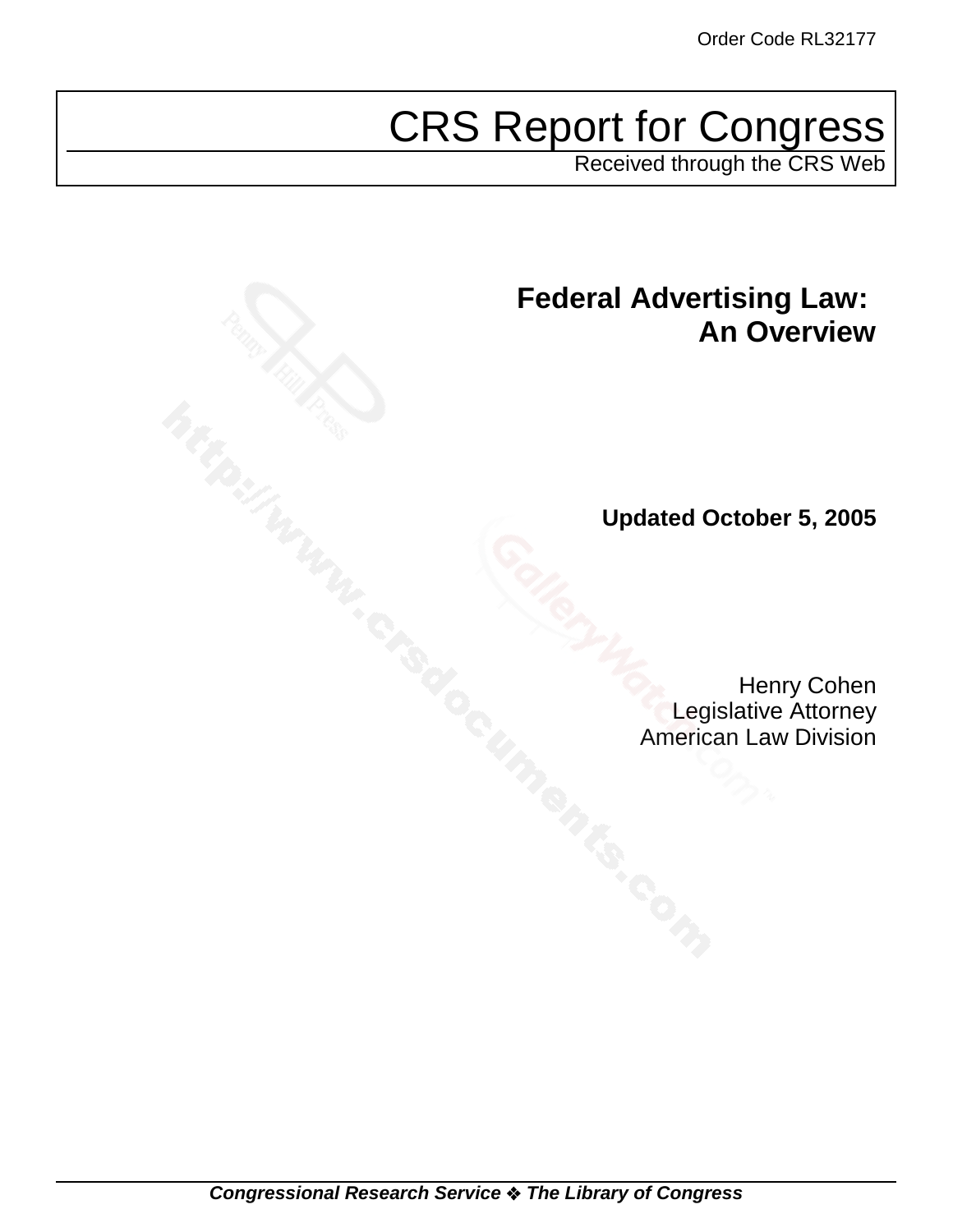### Federal Advertising Law: An Overview

#### **Summary**

This report provides a brief overview of federal law with respect to six selected advertising issues: alcohol advertising, tobacco advertising, the Federal Trade Commission Act, advertising by mail (including junk mail), advertising by telephone, and commercial e-mail (spam). There are numerous federal statutes regulating advertising that do not fit within any of these categories. As random examples, the Food, Drug, and Cosmetic Act requires disclosures in advertisements for prescription drugs; the Truth in Lending Act governs the advertising of consumer credit; and a federal criminal statute makes it illegal falsely to convey in an advertisement that a business is connected with a federal agency.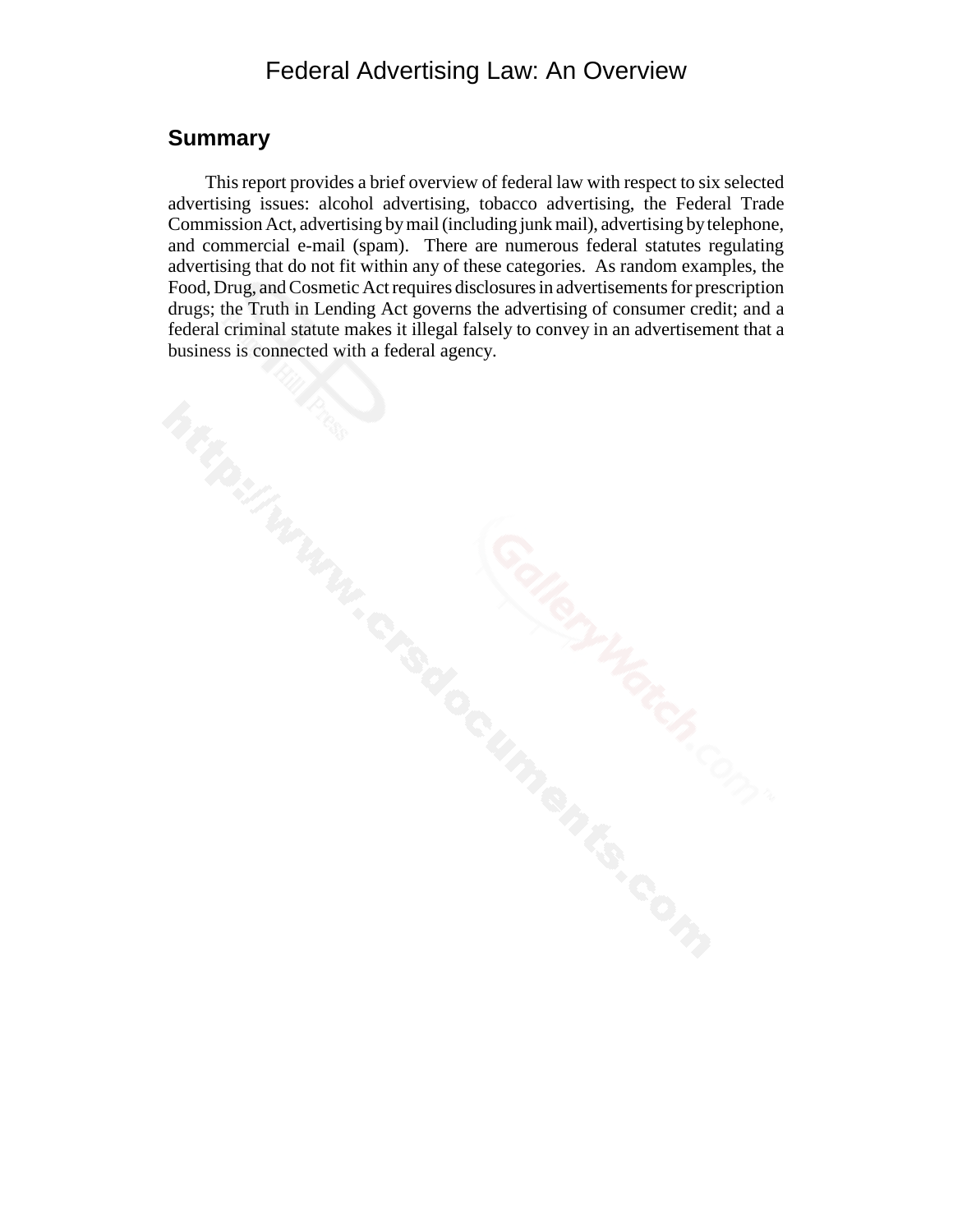### **Contents**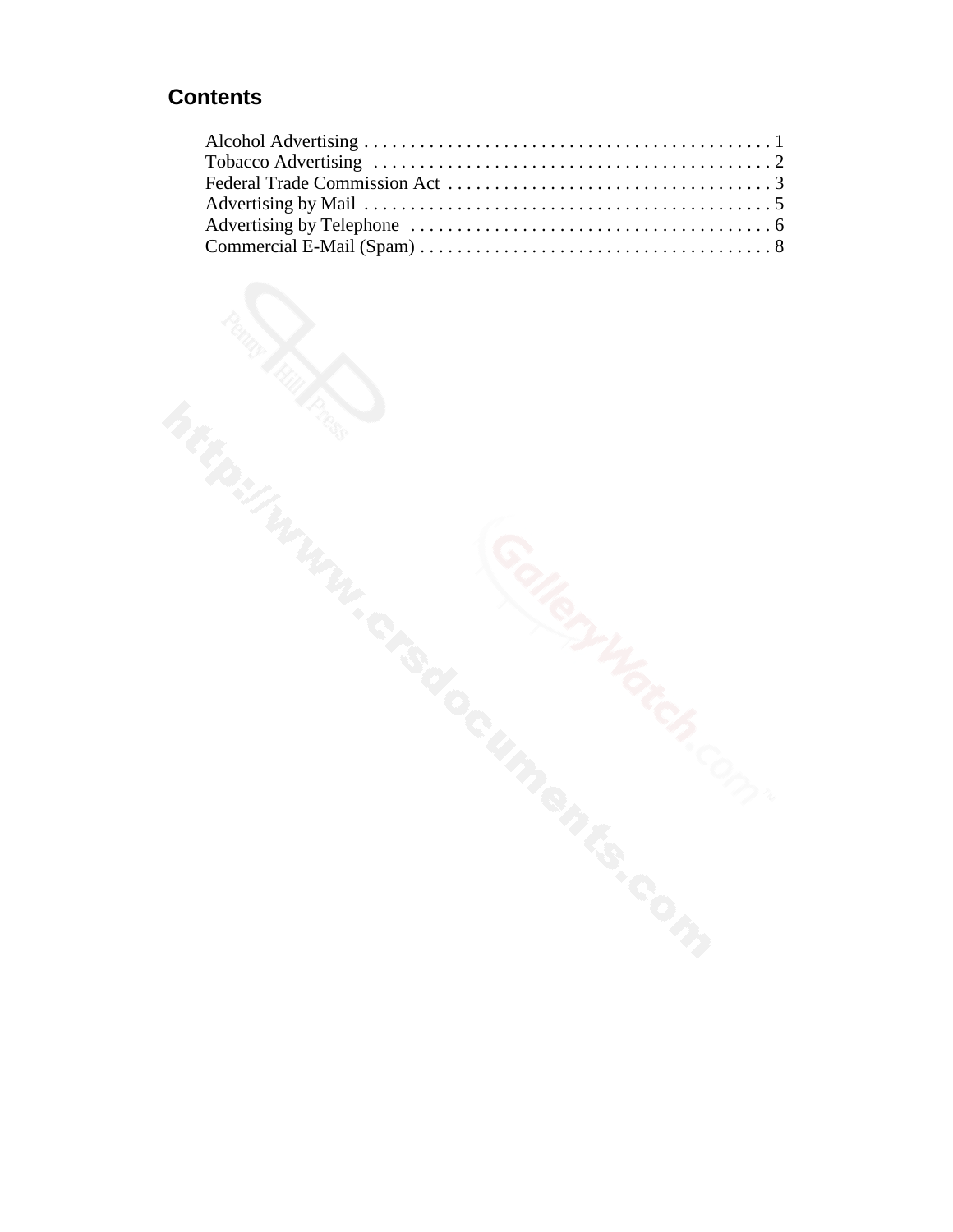## Federal Advertising Law: An Overview

This report provides a brief overview of federal law with respect to six selected advertising issues: alcohol advertising, tobacco advertising, the Federal Trade Commission Act, advertising by mail, advertising by telephone, and commercial email (spam).<sup>1</sup> There are numerous federal statutes regulating advertising that do not fit within any of these categories. As random examples, the Food, Drug, and Cosmetic Act requires disclosures in advertisements for prescription drugs<sup>2</sup>; the Truth in Lending Act governs the advertising of consumer credit<sup>3</sup>; and a federal criminal statute makes it illegal falsely to convey in an advertisement that a business is connected with a federal agency.<sup>4</sup>

#### **Alcohol Advertising**

The Federal Alcohol Administration Act makes it unlawful to engage in interstate or foreign commerce in distilled spirits, wine, or malt beverages, unless such products conform to regulations of the Bureau of Alcohol, Tobacco, Firearms, and Explosives, which is in the Department of the Justice.<sup>5</sup> The act requires that these regulations, among other things, prohibit statements on labels and in advertisements "that are disparaging of a competitor's products or are false, misleading, obscene, or indecent."6 A 1988 amendment to the act requires that alcoholic beverages sold or distributed in the United States, or to members of the Armed Forces outside the United States, contain a specified health warning label.<sup>7</sup>

In 1995, the Supreme Court held unconstitutional a provision of the act that prohibited beer labels from displaying alcohol content unless state law requires such disclosure.<sup>8</sup> The Court found the provision to violate the First Amendment,

4 18 U.S.C. § 709.

<sup>&</sup>lt;sup>1</sup> On the issue of constitutional protection for advertising, see CRS Report 95-815 A, *Freedom of Speech and Press: Exceptions to the First Amendment*, by Henry Cohen.

<sup>2</sup> 21 U.S.C. § 352.

<sup>3</sup> 15 U.S.C. §§ 1661-1665b.

<sup>&</sup>lt;sup>5</sup> The Homeland Security Act of 2002, P.L. 107-296, § 1111, added the word "Explosives" to the name of the Bureau, and transferred it from the Department of the Treasury.

 $6$  27 U.S.C. § 205(e)(4), (f)(4). The Federal Trade Commission can also regulate alcoholic beverage advertising and labeling under its general power to regulate unfair or deceptive commercial practices; see page 3, below.

<sup>7</sup> 27 U.S.C. § 215.

<sup>8</sup> Rubin v. Coors Brewing Co., 514 U.S. 476 (1995) (striking down 27 U.S.C. § 205(e)(2)). (continued...)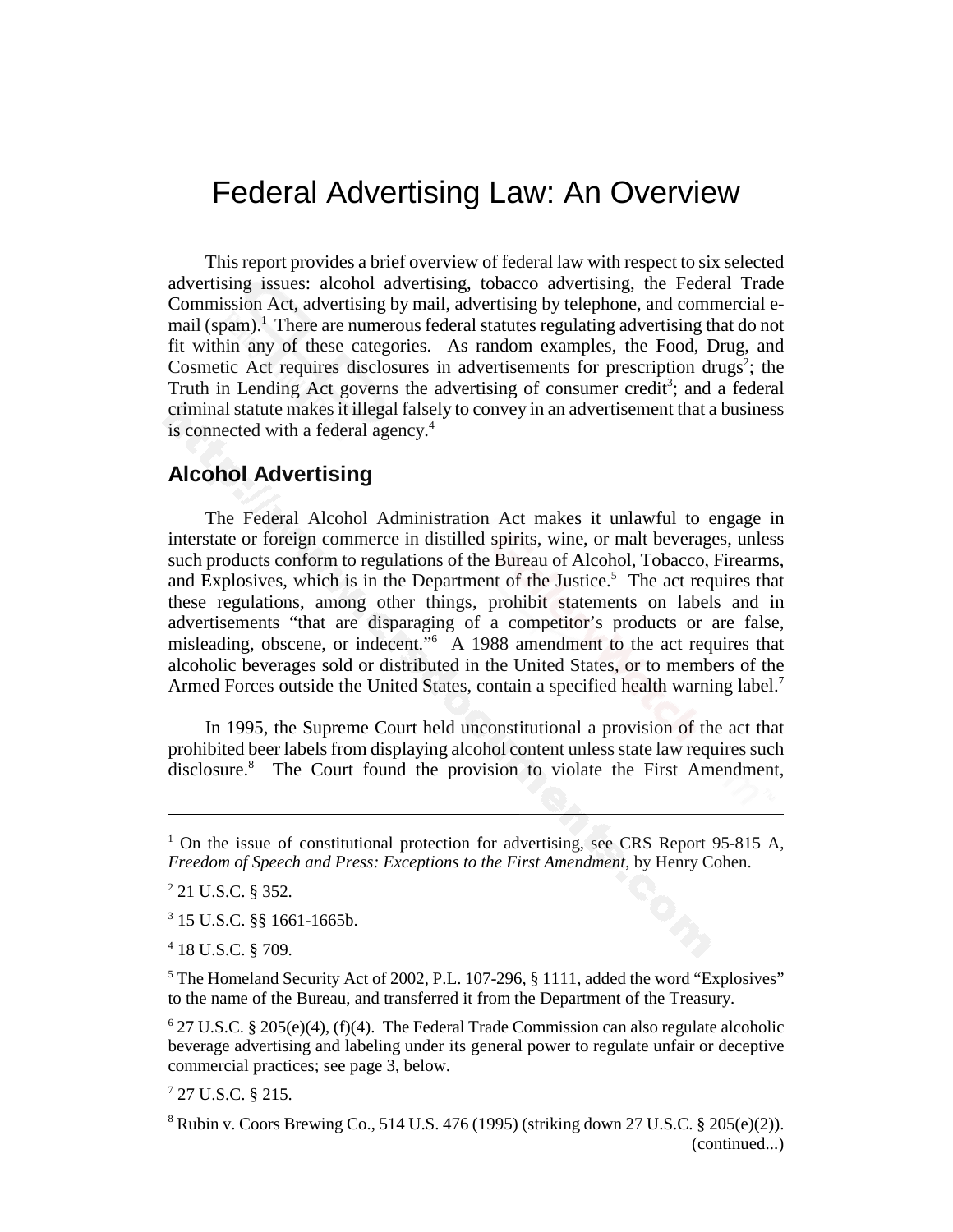concluding that, although the government had a legitimate interest in curbing "strength wars" by beer brewers who might seek to compete for customers on the basis of alcohol content, the ban "cannot directly and materially advance" this "interest because of the overall irrationality of the Government's regulatory scheme."<sup>9</sup> This irrationality was evidenced by the fact that the ban did not apply to beer advertisements, and that the statute *required* the disclosure of alcohol content on the labels of wines and spirits.

Federal law does not prohibit the advertising of alcoholic beverages on radio or television, but, since 1936 for radio and 1948 for television, the industry voluntarily refrained from advertising hard liquor on radio or television.<sup>10</sup> On November 7, 1996, however, the Distilled Spirits Council of the United States said that it would lift the ban, but that it had "drawn up 26 guidelines for the industry to follow – guidelines that will avoid a younger audience but also allow this industry to compete more effectively . . . ."<sup>11</sup> The four major television networks announced at the time that they would not air liquor advertisements.

Next, in December, 2001, NBC announced that it would accept liquor ads, but imposed 19 rules to govern them, including limiting them to after 9 p.m E.S.T., requiring that actors in them be at least 30 years old, and requiring the liquor companies to run social-responsibility messages on subjects like designated drivers and drinking moderately. Then, in March 2002, NBC announced that it would no longer accept liquor ads.

#### **Tobacco Advertising**

Advertising of tobacco products is restricted by the Federal Cigarette Labeling and Advertising Act, which requires specified warning labels on all cigarette packages distributed in the United States and on all cigarette advertisements within the United States. The warnings must be rotated quarterly in accordance with Federal Trade Commission regulations. The statute also prohibits advertising of cigarettes and little cigars on any medium of electronic communications subject to the jurisdiction of the Federal Communications Commission.<sup>12</sup> This apparently would include radio, and broadcast, cable, and satellite television.

<sup>8</sup> (...continued)

In *44 Liquormart, Inc. v. Rhode Island*, 517 U.S. 484 (1996), the Supreme Court held to violate the First Amendment a state statute that prohibited disclosure of retail prices in advertisements for alcoholic beverages.

<sup>9</sup> *Id*. at 1592.

<sup>10</sup> See CRS Report RL31239, *Prohibiting Television Advertising of Alcoholic Beverages: A Constitutional Analysis*, by Henry Cohen.

<sup>11</sup> *Washington Post*, Nov. 8, 1996, p. A1.

 $12$  15 U.S.C. §§ 1331-1341. In addition, 15 U.S.C. § 4402 requires warning labels on smokeless tobacco product packages and advertisements (other than outdoor billboard advertising), and prohibits advertising smokeless tobacco on any medium of electronic communications subject to the jurisdiction of the Federal Communications Commission. No similar law applies to cigars.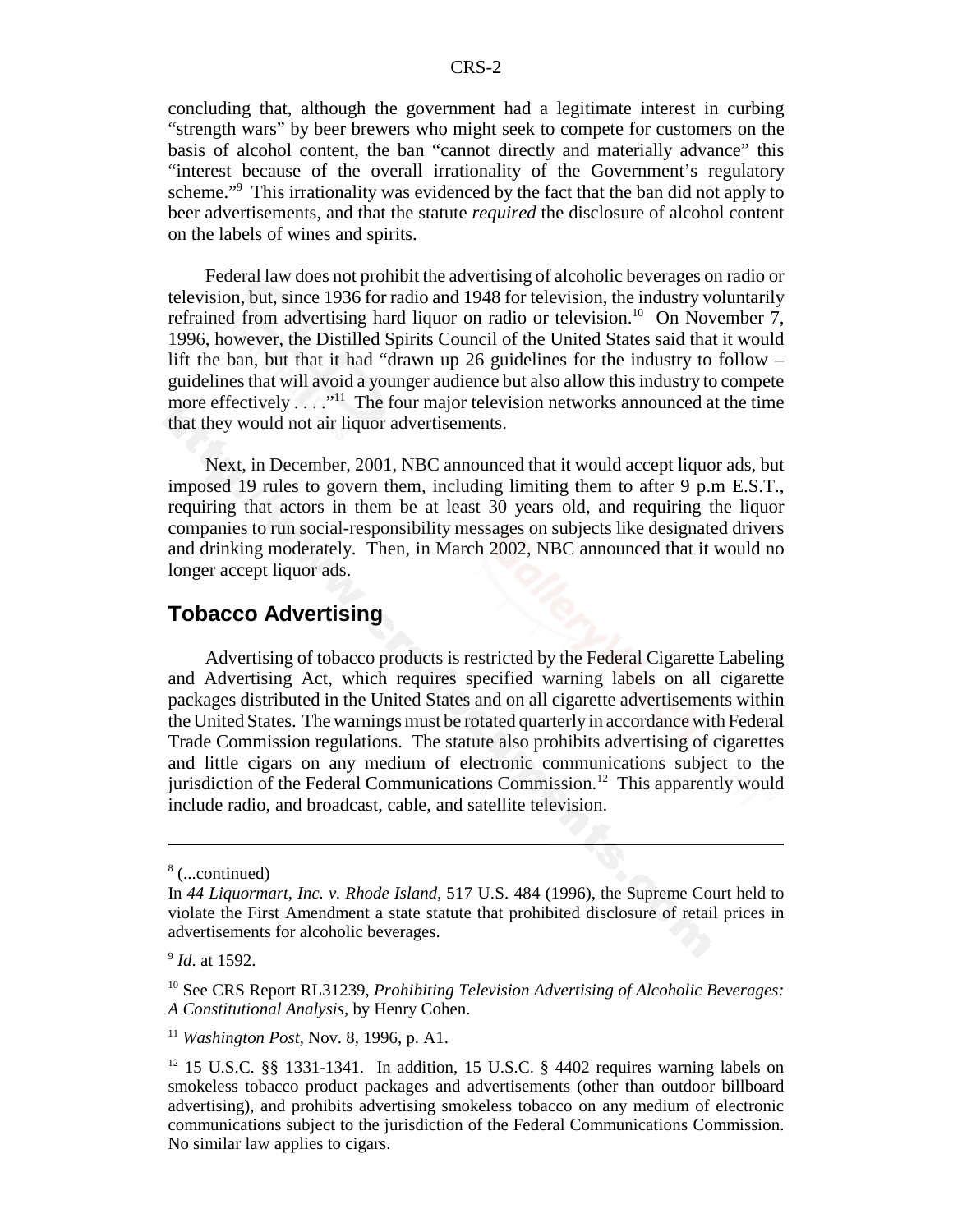In 1996, the Food and Drug Administration (FDA) adopted a final rule restricting the advertising of cigarettes and smokeless tobacco products. The purpose of the final rule "is to establish restrictions on the sale, distribution, and use of cigarettes and smokeless tobacco in order to reduce the number of children and adolescents who use these products  $\dots$  ."<sup>13</sup> The rule did not go into effect, however, because a federal court ruled that the FDA lacked the statutory authority to restrict tobacco advertising.14 The Supreme Court later held that the FDA lacked the statutory authority to regulate tobacco products at all.<sup>15</sup>

The FDA final rule would have restricted tobacco advertising in several ways, such as by banning "outdoor advertising for cigarettes and smokeless tobacco, including billboards, posters, or placards . . . within 1,000 feet of the perimeter of any public playground or playground area in a public park, . . . elementary school or secondary school," and permitting other outdoor advertising, and advertising in newspapers, magazines, and periodicals, only in "black text on a white background." It would also have prohibited any manufacturer, distributor, or retailer from sponsoring "any athletic, musical, artistic or other social or cultural event, or any entry or team in any event, in the brand name . . . , logo, motto, selling message, recognizable color or pattern of colors, or any other indicia of product identification identical or similar to, or identifiable with, those used for any brand of cigarettes or smokeless tobacco."

On November 23, 1998, attorneys general from 46 states, the District of Columbia, and the five U.S. territories signed an agreement with the major tobacco companies to settle all the lawsuits the states have brought to recover the public health costs of treating smokers. (The four other states – Mississippi, Texas, Florida, and Minnesota – had previously settled.) The settlement had to receive court approval in each state before it took effect, but it did, and it has. It limits tobacco advertising in various ways, including banning the use of cartoons, banning public transit advertising, and limiting billboard and retail-store advertising.<sup>16</sup>

#### **Federal Trade Commission Act**

Section 5 of the Federal Trade Commission Act is the basic federal statute prohibiting unfair or deceptive advertising. Subsection (a) of section 5 reads:

<sup>&</sup>lt;sup>13</sup> 61 Fed. Reg. 44615 (1996).

<sup>14</sup> Coyne Beahm, Inc. v. United States, 958 F. Supp. 1060 (M.D. N.C. 1997), *rev'd on other grounds*, 153 F.3d 155 (4th Cir. 1998), *aff'd sub nom.*, Food and Drug Administration v. Brown & Williamson Tobacco Corp., 529 U.S. 120 (2000).

 $^{15}$  *Id.* 

<sup>16</sup> For additional information, see CRS Report RL30058, *Tobacco Master Settlement Agreement (1998): Overview, Implementation by States, and Congressional Issues*, by C. Stephen Redhead. See also [http://tobaccofreekids.org/research/factsheets/pdf/0057.pdf].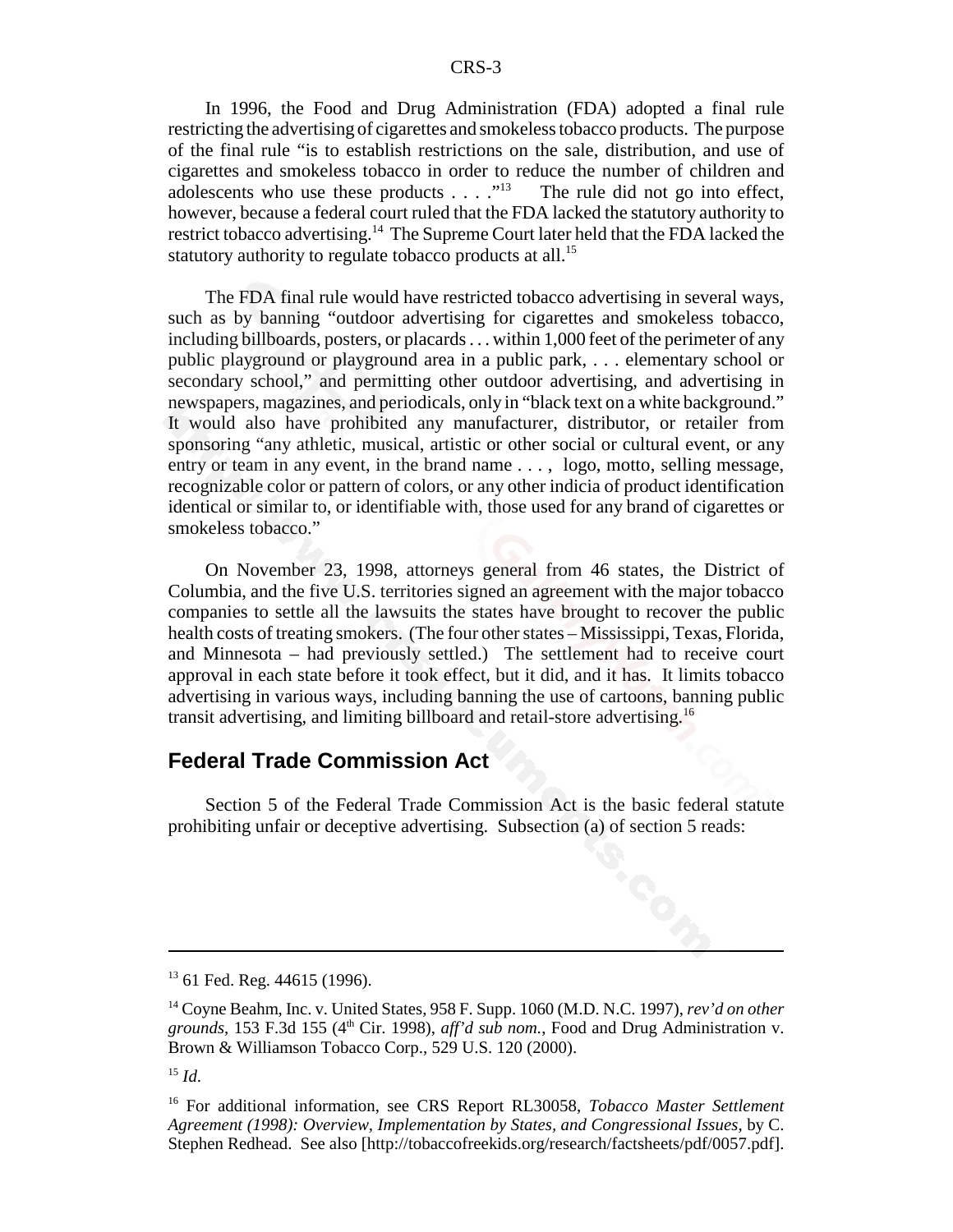Unfair methods of competition in or affecting commerce, and unfair or deceptive acts or practices in or affecting commerce, are hereby declared unlawful. $17$ 

A 1980 amendment to the FTC Act provides:

The Commission shall not have any authority to promulgate any rule in the children's advertising proceeding pending on May 28, 1980, or in any substantially similar proceeding on the basis of a determination by the Commission that such advertising constitutes an unfair act or practice in or affecting commerce.<sup>18</sup>

The rule that this amendment foreclosed would have banned television advertising, aimed at children, of foods containing added sugar; the FTC's theory behind the rule was that, because children are unable "to understand the selling purpose of, or otherwise comprehend or evaluate, commercials," such commercials may be unfair and deceptive even if literally truthful.<sup>19</sup> The 1980 statute allows such a rule only if it is "based upon acts or practices that are 'deceptive'"20; unfairness alone is not adequate.

A 1994 amendment to the FTC Act provides that an act or practice is illegal only if it "causes or is likely to cause substantial injury to consumers which is not reasonably avoidable by consumers themselves and not outweighed by countervailing benefits to consumer or to competition."21 Section 12 of the act makes it unlawful to disseminate any false advertisement for "foods, drugs, devices, services, or cosmetics."22 The Federal Trade Commission Act does not provide for lawsuits by individual consumers. Rather, consumers may file complaints with the Federal Trade Commission (FTC), which may take legal action when it deems it appropriate.

The Federal Trade Commission Act does not apply to banks, savings and loan institutions, Federal credit unions, common carriers (railroads and airlines), or "persons, partnerships, or corporations insofar as they are subject to the Packers and Stockyards Act of  $1921 \ldots$ ."<sup>23</sup> All these entities, and their advertising, are regulated by federal agencies other than the FTC.

 $23$  15 U.S.C. § 45(a)(2).

 $17$  15 U.S.C. § 45(a).

<sup>18 15</sup> U.S.C. § 57a(h).

<sup>19 43</sup> Fed. Reg. 17967, 17969 (1978).

<sup>&</sup>lt;sup>20</sup> H. Conf. Rep. 96-917, 96<sup>th</sup> Cong., 2d Sess. (1980) at 31; *reprinted at* 1980 U.S.C.C.A.N. 1148.

 $21$  15 U.S.C. § 45(n).

 $22$  15 U.S.C.  $8$  52.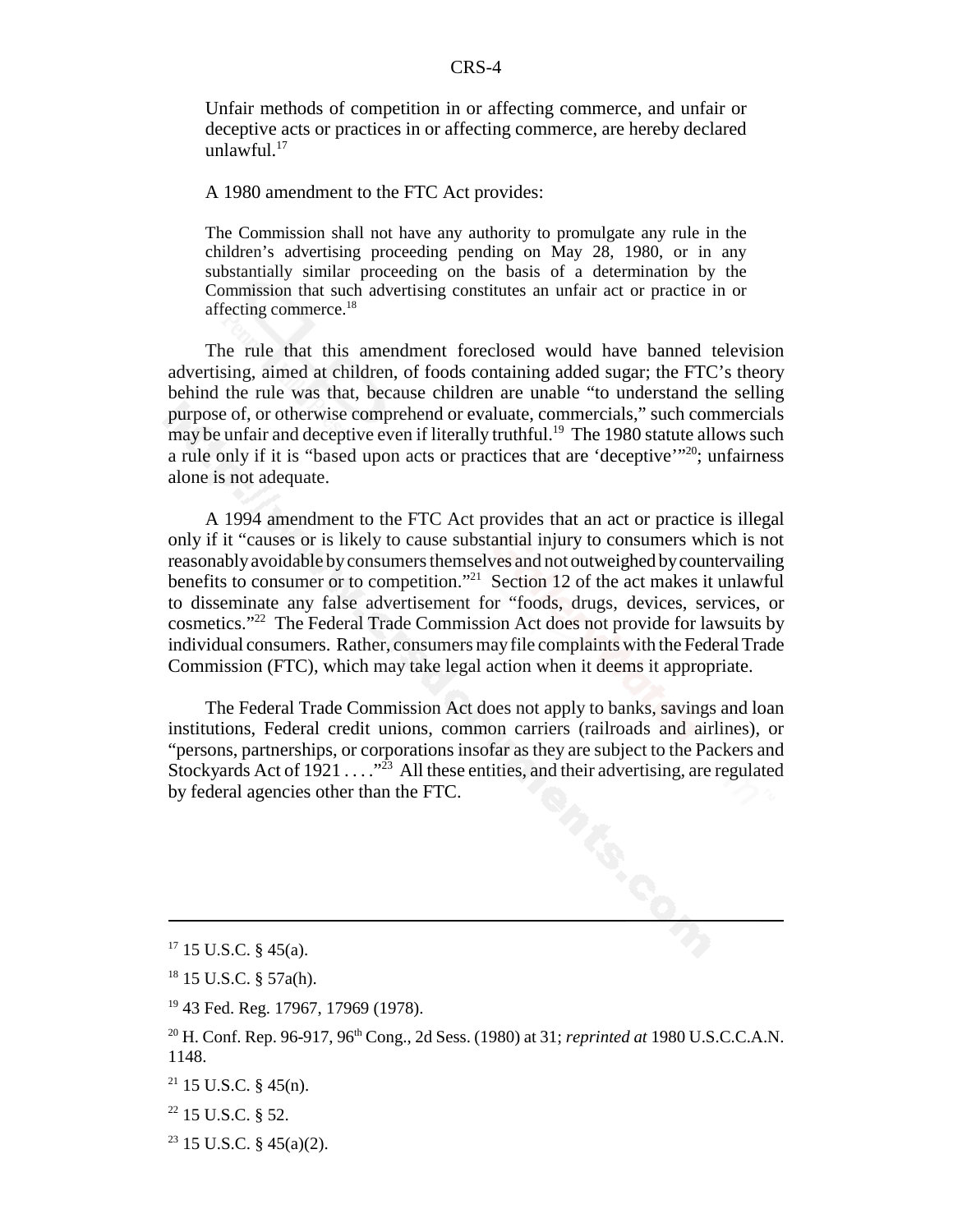#### **Advertising by Mail**

A federal statute provides that a person who receives in the mail "any pandering advertisement which offers for sale matter which the addressee in his sole discretion believes to be erotically arousing or sexually provocative" may request the Postal Service to issue an order directing the sender to refrain from further mailings to the addressee, and the Postal Service must do so.<sup>24</sup> If the Postal Service believes that a sender has violated such an order, it may request the Attorney General to apply to a federal court for an order directing compliance. This statute applies to any unwanted advertisement, regardless of content.<sup>25</sup>

Another section of the statute provides that any person may file with the Postal Service a statement "that he desires to receive no sexually oriented advertisements through the mails."<sup>26</sup> The Postal Service shall make the list available, and " $[n]$ <sup>o</sup> person shall mail or cause to be mailed any sexually oriented advertisement to any individual whose name and address has been on the list for more than 30 days." If the Postal Service believes that any person is violating this provision, it may request the Attorney General to commence a civil action against such person in a federal district court.

Another section of the statute provides that unordered merchandise sent through the mails "may be treated as a gift by the recipient," and the sender may not bill for it.27 Various other federal statutes prohibit mail fraud and other deceptive mailing practices.28 In addition, the Federal Trade Commission has adopted a trade regulation rule entitled "Mail or Telephone Order Merchandise," which requires, among other things, that sellers who solicit buyers to order merchandise through the mails or by telephone ship such merchandise within the time the seller states or, if no time is stated, within 30 days after receipt of the order. Where a seller is unable to ship the merchandise within such time, it must offer the buyer the option to cancel the order and receive a prompt refund.<sup>29</sup>

In 1999, Congress enacted the Deceptive Mail Prevention and Enforcement Act, Public Law 106-168, which contains restrictions and requires disclosures with respect to mailed sweepstakes promotions.

<sup>24 39</sup> U.S.C. § 3008.

<sup>&</sup>lt;sup>25</sup> Rowan v. Post Office Department, 397 U.S. 728, 738 (1970) ("We . . . categorically reject the argument that a vendor has a right under the Constitution or otherwise to send unwanted material into the home of another.")

<sup>26 39</sup> U.S.C. § 3010.

<sup>27 39</sup> U.S.C. § 3009.

<sup>28</sup> E.g., 18 U.S.C. §§ 1341, 1342, 39 U.S.C. §§ 3001 *et seq*.

<sup>29 16</sup> C.F.R. Part 435.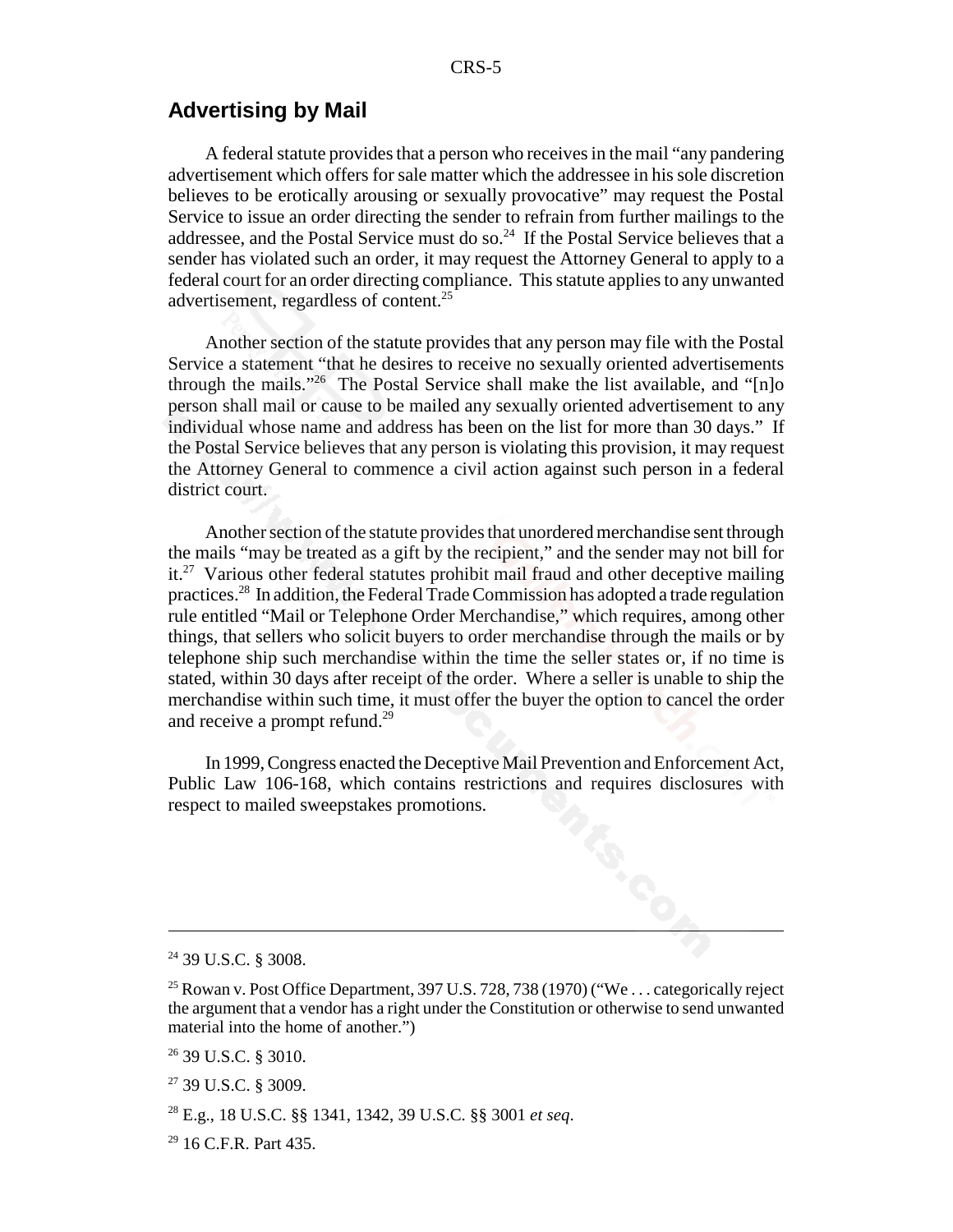#### **Advertising by Telephone**

The Telephone Consumer Protection Act of 1991 makes it illegal to, among other things, "initiate any telephone call to any residential telephone line using an artificial or prerecorded voice to deliver a message," or "use any telephone facsimile machine, computer, or other device to send an unsolicited advertisement to a telephone facsimile machine."30 Victims of these practices may file a complaint with the Federal Communications Commission and may sue and recover actual monetary damages or \$500, whichever is greater, and the court may increase the award up to three times if it finds that the defendant acted willfully or knowingly. The Junk Fax Prevention Act of 2005, P.L. 109-21, amended the Telephone Consumer Protection Act of 1991 to add the exception, previously promulgated by the  $FCC$ <sup>31</sup>, that allows senders who have an established business relationship with a recipient to send unsolicited fax advertisements to that recipient. The 2005 statute also requires senders of fax advertisements to place a clear and conspicuous notice on the first page of every fax informing the recipient of how to opt out of future faxes.<sup>32</sup>

The Telemarketing and Consumer Fraud and Abuse Prevention Act, enacted in 1994, required the Federal Trade Commission to "prescribe rules prohibiting deceptive telemarketing acts or practices and other abusive telemarketing acts or practices."33 Such rules must include:

(A) a requirement that telemarketers may not undertake a pattern of unsolicited telephone calls which the reasonable consumer would consider coercive or abusive of such consumer's right of privacy,

(B) restrictions on the hours of the day and night when unsolicited telephone calls can be made to consumers, and

(C) a requirement that a person engaged in telemarketing for the sale of goods or services shall promptly and clearly disclose to the person receiving the call that the purpose of the call is to sell goods or services and make such other disclosures as the Commission deems appropriate, including the nature and price of the goods and services.

The FTC's Telemarketing Sales Rule, adopted pursuant to the Telemarketing and Consumer Fraud and Abuse Prevention Act, prohibits telemarketers from, among

<sup>&</sup>lt;sup>30</sup> 47 U.S.C. § 227. Federal courts of appeals have held that this statute does not violate the First Amendment. Destination Ventures v. Federal Communications Commission, 46 F.3d  $54$  ( $9<sup>th</sup>$  Cir. 1995) (unsolicited faxes); Moser v. Federal Communications Commission, 46 F.3d 970 (9<sup>th</sup> Cir. 1995), *cert. denied*, 515 U.S. 1161 (1995) (prerecorded telemarketing calls); Missouri, ex rel. Nixon v. American Blast Fax, Inc., 323 F.3d 649 ( $8<sup>th</sup>$  Cir. 2003), *cert. denied*, 540 U.S.1104 (2004) (unsolicited faxes).

 $31$  47 C.F.R. § 64.1200(a)(2)(iv).

<sup>32</sup> See CRS Report RS21647, *Facsimile Advertising Rules Under the Telephone Consumer Protection Act of 1991 and the Junk Fax Prevention Act of 2005*, by Patricia Moloney Figliola.

<sup>33 15</sup> U.S.C. §§ 6101 *et seq*.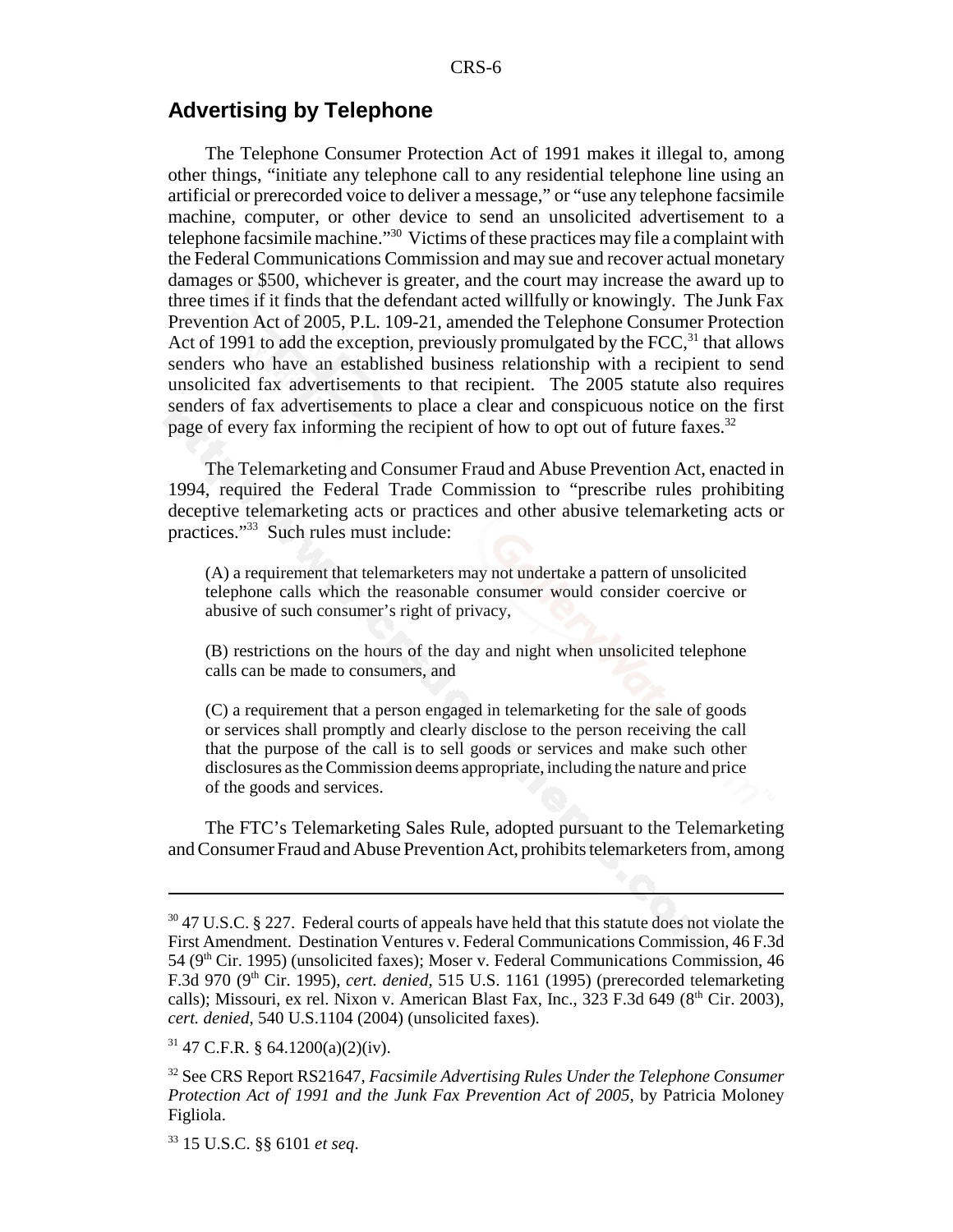other things, calling a person's residence, without the person's prior consent, before 8:00 a.m. or after 9:00 p.m.<sup>34</sup> It also prohibits initiating a call to a person who has previous stated that he or she does not wish to receive a call from the seller or charitable organization, or who has placed his or her telephone number on the "donot-call" registry maintained by the FTC.<sup>35</sup>

On September 23, 2003, a federal district court in Oklahoma held that the FTC does not have the authority to promulgate a national do-not-call registry, but, in response, Congress enacted a law (Public Law 108-82 (2003)) to ratify that it does.<sup>36</sup> On September 25, 2003, a federal district court in Colorado enjoined implementation of the do-not-call registry on the ground that it violated the First Amendment because it applied only to commercial solicitors and not to other types of speech, such as charitable or political solicitations.<sup>37</sup> The FTC appealed, however, and, on October 7, 2003, the court of appeals granted a stay of the lower court's order, allowing the do-not-call registry to remain in effect pending final resolution of the appeal on the merits. On February 17, 2004, the court of appeals reversed the district court's decision, finding that the do-not-call registry does not violate the First Amendment. The discrimination against commercial solicitors, the court of appeals found, was justified "based on findings that commercial telephone solicitation was significantly more problematic than charitable or political fundraising calls."

The Federal Communications Commission also addresses the do-not-call issue; it requires persons who initiate a telephone solicitation to a residential phone number to institute procedures for "maintaining a list of persons who do not wish to receive telephone solicitations made by or on behalf of that person or entity."38 The Do-Not-Call Implementation Act, Public Law 108-10 (2003), requires the FCC, by September 7, 2003, to "issue a final rule it began on September 18, 2002, under the Telephone Consumer Protection Act (47 U.S.C. 227 et seq.) In issuing such rule, the Federal Communications Commission shall consult and coordinate with the Federal Trade Commission to maximize consistency with the rule promulgated by the Federal Trade Commission (16 CFR 310.4(b))."

In addition, more than 20 states have enacted statutes to establish statewide donot-call registries.39

36 U.S. Security v. Federal Trade Commission, 282 F. Supp.2d 1285 (W.D. Okla. 2003).

38 47 C.F.R. § 64.1200(e)(2).

<sup>34 16</sup> C.F.R. Part 310.4(c).

<sup>35 16</sup> C.F.R. § 310.4(b)(iii)(B), as amended at 68 Fed. Reg. 4580, 4672 (Jan. 29, 2003).

<sup>37</sup> Mainstream Marketing Services, Inc. v. Federal Trade Commission, 283 F. Supp.2d 1151 (D. Colo. 2003), *stay granted*, 345 F.3d 850 (10th Cir. 2003), *rev'd*, No. 03-1429 (10th Cir., Feb. 17, 2004).

<sup>&</sup>lt;sup>39</sup> For additional information on federal and state do-not-call registries, and on the court cases mentioned above, see CRS Report RL31642, *Regulation of the Telemarketing Industry: State and National Do Not Call Registries*, by Angie Welborn. See also CRS Report RL30763, *Telemarketing: Dealing with Unwanted Telemarketing Calls*, by James R. Riehl.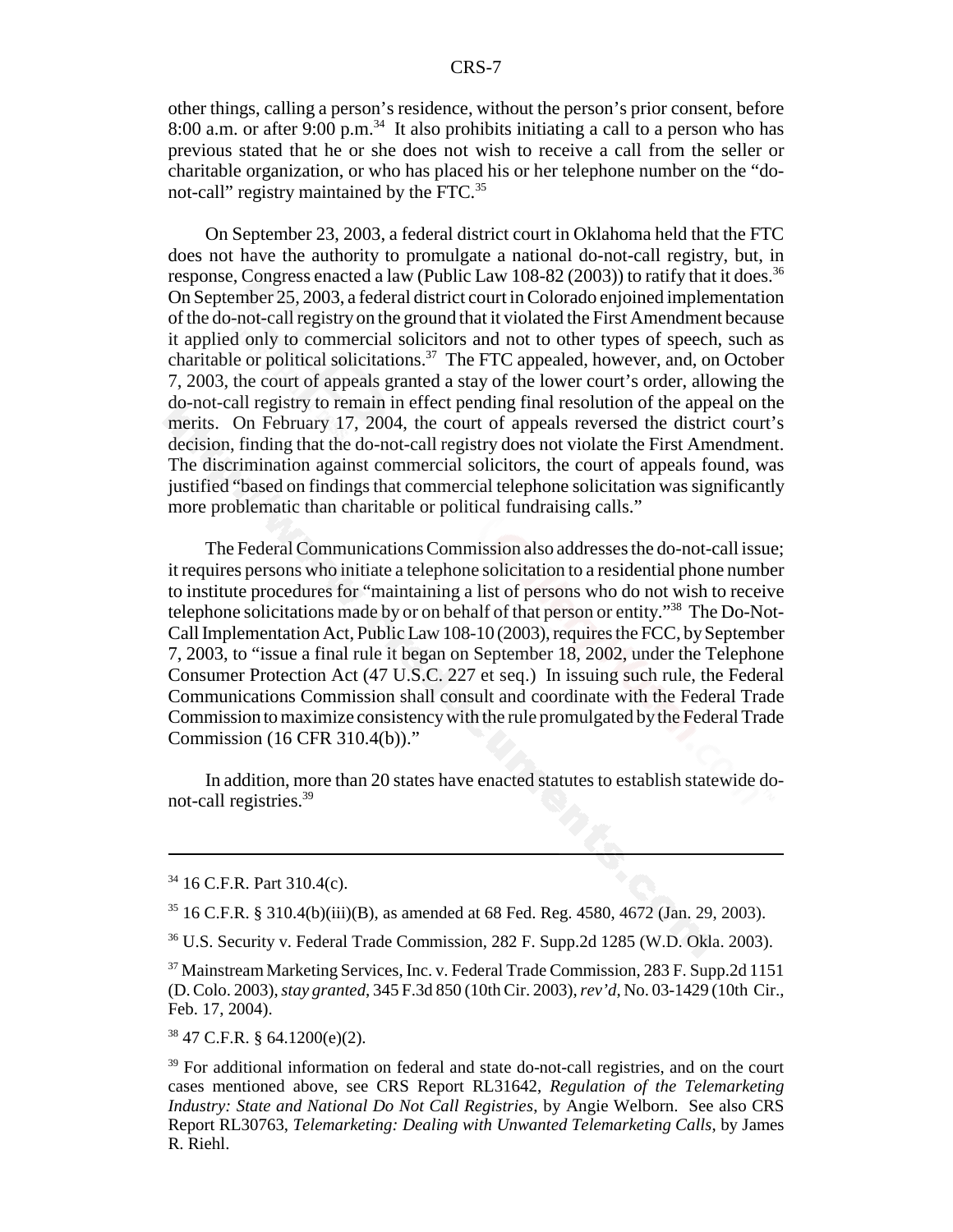The Telephone Disclosure and Dispute Resolution Act of 1992 requires the FTC to prescribe rules "to prohibit unfair and deceptive acts and practices in any advertisement [in any medium] for pay-per-call services.<sup>140</sup> Such rules must require, among other things, that the person offering such services "clearly and conspicuously disclose in any advertisement the cost of the use of such telephone number," and "the odds of being able to receive [any] prize, award, service, or product [offered] at no cost or reduced cost."

#### **Commercial E-Mail (Spam)**

The CAN-SPAM Act of 2003, Public Law 108-187,<sup>41</sup> effective January 1, 2004, establishes civil or criminal penalties for various actions related to any "protected computer" (which as defined in section 3 of the statute effectively means any computer). These include accessing a protected computer without authorization and intentionally initiating the transmission of multiple commercial e-mails, transmitting multiple commercial e-mails with intent to deceive or mislead recipients, sending a commercial e-mail with header information that is materially false or materially misleading, sending a commercial e-mail that does not contain a functioning return e-mail address or other Internet-based mechanism that a recipient may use to request not to receive future commercial e-mails from that sender, transmitting a commercial e-mail more than 10 days after receipt of such a request, and initiating a sexually oriented commercial e-mail to a recipient who has not given prior affirmative consent to its receipt, unless the e-mail includes marks or notices prescribed by the Federal Trade Commission.

On April 19, 2004, the FTC issued a final rule implementing the CAN-SPAM Act of 2003.<sup>42</sup> It requires, effective May 19, 2004, that commercial electronic e-mail that includes sexually oriented material must "exclude sexually oriented material from the subject heading . . . and include in the subject heading the phrase 'SEXUALLY-EXPLICIT:' in capital letters as the first nineteen (19) characters at the beginning of the subject line." The rule also requires –

that the content of the message that is initially viewable by the recipient when the message is opened by any recipient and absent any further actions by the recipient, include only the following information:

(i) the phrase "SEXUALLY-EXPLICIT:" in a clear and conspicuous manner; (ii) clear and conspicuous identification that the message is an advertisement or a solicitation;

<sup>40 15</sup> U.S.C. §§ 5711 *et seq.* The FTC rules appear at 16 C.F.R. Part 308.

<sup>&</sup>lt;sup>41</sup> "CAN-SPAM" is an acronym for "Controlling the Assault of Non-Solicited Pornography and Marketing." For additional information on the CAN-SPAM Act of 2003, see CRS Report RL31953, *"Spam": An Overview of Issues Concerning Commercial Electronic Mail*, by Marcia S. Smith; and CRS Report RL31488, *Regulation of Unsolicited Commercial E-Mail*, by Angie A. Wellborn.

<sup>42 69</sup> Fed. Reg. 21204 (2004), 16 C.F.R. Part 316; [http://www.ftc.gov/opa/2004/04/ adultlabel.htm].